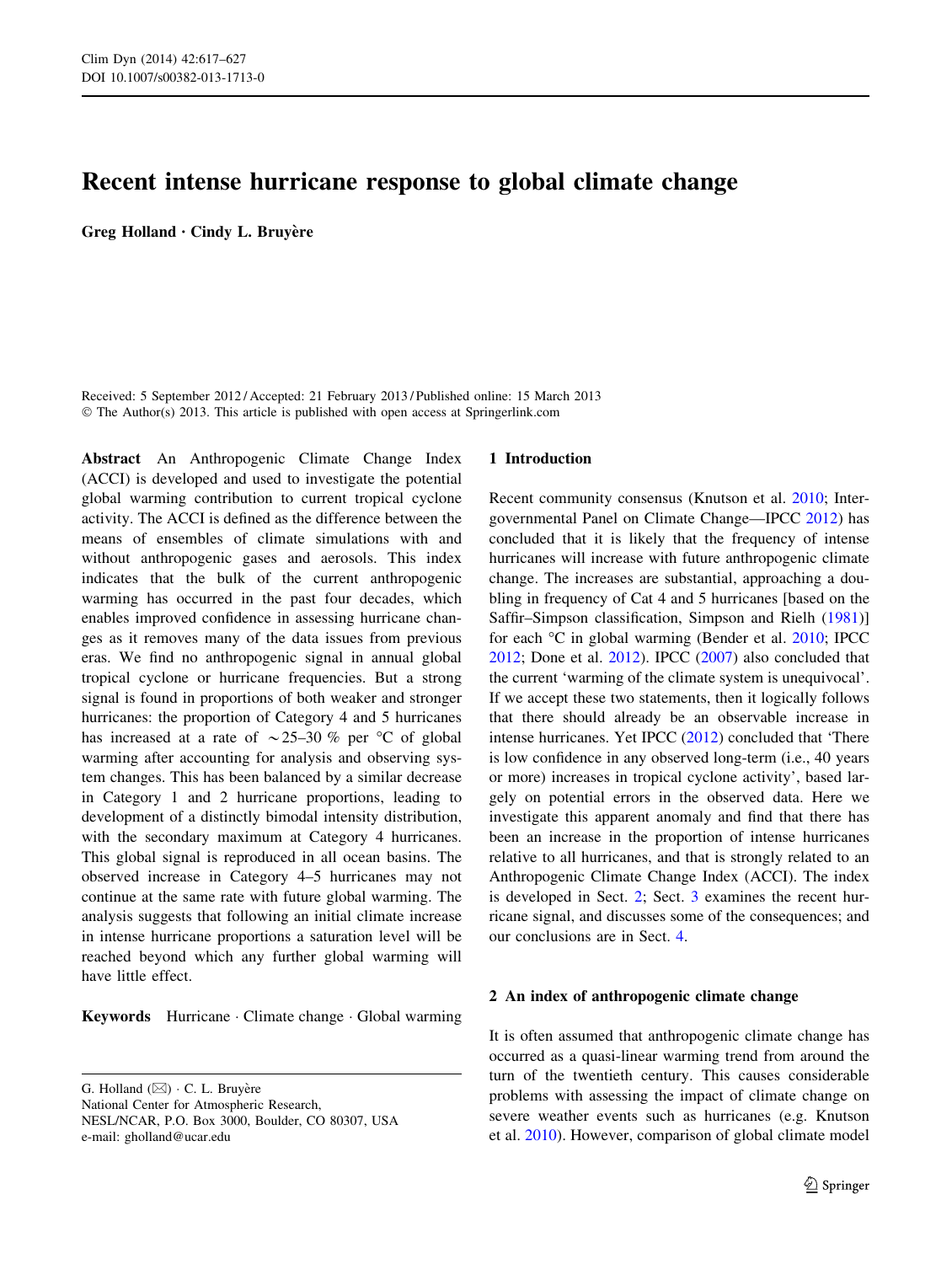<span id="page-1-0"></span>simulations with and without anthropogenic forcing (Fig. 1) indicates that the net anthropogenic climate forcing—including cooling as well as warming agents—was indistinguishable from natural variability until the midtwentieth century (Meehl et al. [2004](#page-9-0), [2007](#page-9-0), [2012;](#page-9-0) IPCC [2007\)](#page-9-0). The ensembles of model simulations with and without anthropogenic emissions closely track each other and the observed global surface temperature until around 1970. After then, the anthropogenic simulations continue to track the observed global warming, but those with only natural forcing indicate a cooling trend back to nineteenth century temperature levels. This change has been attributed to reductions in emissions of sulfate aerosols, which counteracted the warming component due to greenhouse gases before 1960 (Meehl et al. [2004](#page-9-0), [2012](#page-9-0); Mann and Emanuel [2006;](#page-9-0) Thompson et al. [2010\)](#page-10-0).

We therefore define an ACCI by the difference between the model simulations with and without anthropogenic gases. When applied to the ensemble means from Fig. 1a, the ACCI is essentially zero until around 1960 (Fig. 2a), after which an exponential change to a quasi-linear increase of around  $0.35$  °C per decade commenced. The results in

this paper are robust to the details of the derivation of the ACCI, for example by replacing the anthropogenic simulations with the observed temperatures. Some earlier warming is seen in the more recent CCSM4 simulation (Community Climate System Model, Figs. 1b, 2a), which is considered to be due to the lack of an indirect effect for sulfates in the model (Meehl et al. [2012\)](#page-9-0). We also examined defining ACCI from ensemble information, including taking the ensemble extremes and other combinations. Our conclusions are robust to all of these approaches.

The ACCI data in Fig. 2a indicate that consideration of the impact of anthropogenic climate change should be limited to the last four decades. This is quite different to a number of other studies that have assumed an essentially linear warming over the past 100 years or so [see, e.g. Knutson et al. [\(2010](#page-9-0)) for hurricane implications]. If greenhouse gases alone are considered then an extended period of nearly linear warming is justified, but anthropogenic impacts on the climate also arise from a range of other contributors that have counteracted the pure greenhouse gas warming until recently [see Meehl et al. ([2012\)](#page-9-0) for a detailed discussion].





Fig. 1 Ensemble simulations of annual-mean global surface temperature with (red) and without (blue) anthropogenic gas forcing, together with the observed global surface temperatures (black); thin lines indicate ensemble extremes: a Based on CMIP3 (adapted from Fig. 2d of Meehl et al. [2004\)](#page-9-0); b based on CCSM4 (from Fig. 2 of Meehl et al. [2012\)](#page-9-0)

Fig. 2 a ACCI calculated from the differences between the ensemble annual means in Fig. 1 with the solid line being a cubic fit to the annual values; b Relationship between the ACCI and annual global tropical SST anomalies  $(\pm 30^{\circ}$  Lat) together with linear trends, both of the indicated variances have  $p < 0.01$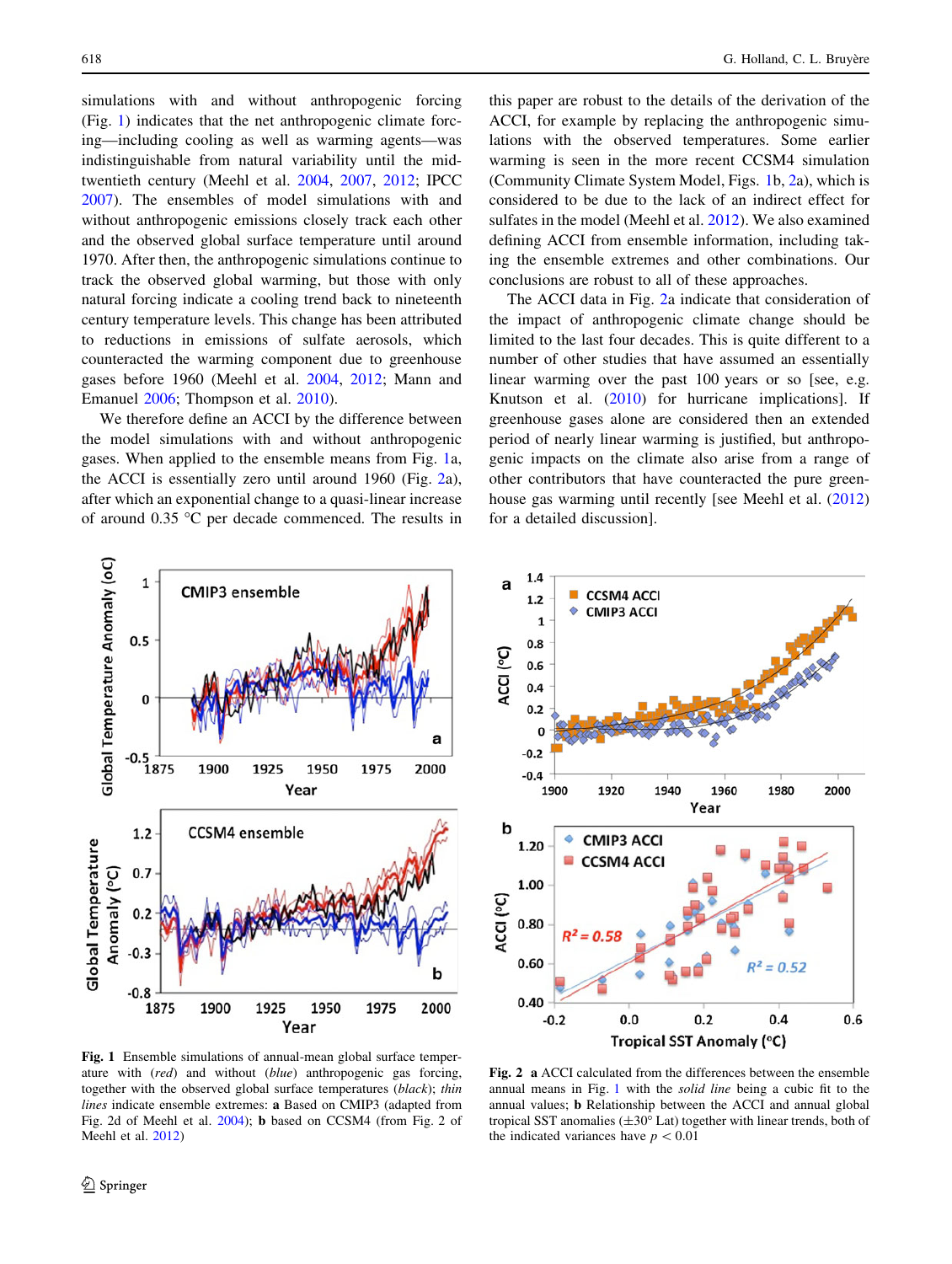<span id="page-2-0"></span>For the global hurricane analysis we choose to focus on the slightly shorter period from 1975 to 2010, as this is a reasonably homogeneous period of global satellite data; going back to 1960 does not affect our conclusions. CMIP5 (Coupled Model Intercomparison Project 5) data were not available at the analysis time, so to enable use of the full tropical cyclone record, we use the CMIP3 ACCI up to 2000 and extend this to 2010 using the annual changes in CCSM4. A test using linear extrapolation of the CMIP3 data to 2010 produced essentially the same results.

Figure [2b](#page-1-0) compares the ACCI with the observed annual tropical  $(30^{\circ}$  north and south) sea surface temperature  $(SST)$ anomalies relative to the mean for 1975–2010 from the merged Hadley Centre and NOAA's optimum interpolation (OI) SST data set (Hurrell et al. [2008\)](#page-9-0). They track each other closely with the ACCI explaining  $>50 \%$  of the observed tropical SST variance ( $p < 0.01$ ). Note that the slope in Fig. [2](#page-1-0)b is  $\lt 1$ , since the ACCI values have an additional component arising from the net cooling in the natural forcing simulations (Fig. [1](#page-1-0)) compared to the observations.

Focusing on the relationship with ACCI from 1975 removes much of the hurricane analysis difficulty that has been experienced with issues such as changing observing systems and analysis approaches prior to 1975 (e.g. Landsea et al. [2006](#page-9-0); Knutson et al. [2010;](#page-9-0) Holland and Webster [2007\)](#page-9-0). The approach of using a global index also is consistent with the findings of Grinsted et al. [\(2012](#page-9-0)), who showed that North Atlantic landfalling hurricane variations are more closely related to global mean SST than they are to local SST or climate indices. We shall show that using a shorter period of record is not a concern as the signal is large and significant.

#### 3 Global tropical cyclone changes

# 3.1 Data

The tropical cyclone analysis is based on the global IBTrACS data set (Knapp et al. [2010\)](#page-9-0). A homogeneous satellite reanalysis by Kossin et al. ([2007\)](#page-9-0) found close agreement of the archived intensities in the North Atlantic and western North Pacific, but there were inconsistencies for more intense storms in the other regions. We utilize the recent update to this analysis (Kossin [2012](#page-9-0)) as an independent check on the IBTrACS results.

Archived intensities are somewhat of a hodge-podge of different approaches and definitions. Even at the most basic level, the definition of wind speed varies considerably around the globe, with 1, 10, 3 and even 2-min averaging periods in use (Harper et al. [2008](#page-9-0)). Some homogenization is provided by the universal use of the Dvorak satellite interpretation technique (Velden et al. [2006;](#page-10-0) Knaff et al.

[2010](#page-9-0)) but there remain issues with the approaches used to convert from the satellite pattern code to a surface wind speed.

These issues are particularly evident in the western North Pacific, where there are four different archival centers: the Joint Typhoon Warning Center (JTWC), the Hong Kong Observatory (HKO), the Shanghai Typhoon Institute (STI) and the WMO Regional Specialized Meteorological Center, Tokyo (RSMC). Maximum winds for each of these archives are based on: 1-min mean at JTWC, 10-min mean at HKO and RSMC, and 2-min mean at STI. Furthermore, aircraft reconnaissance provided a substantial basis for intensity estimates until 1988 after which the Dvorak technique became the major approach. Varying approaches to converting the Dvorak analysis to intensity has resulted in a divergence of intensity trends amongst the centers, with the JTWC data containing an increasing intensity trend and the HKO and RSMC a decreasing one (Wu et al. [2006](#page-10-0); Song et al. [2010\)](#page-9-0).

Wu and Zhao ([2012\)](#page-10-0) examined these discrepancies using the Emanuel ([2008\)](#page-9-0) statistical-dynamical downscaling technique. They found an increasing intensity trend that also is supported by observed relationships with SST and vertical shear, and is in broad agreement with the observed increasing tendency for equatorial developments and longer time spent in favorable conditions. This lends support to the JTWC archive, though the Wu and Zhao trends were less than those for JTWC.

Based on this analysis, we adopt the following procedure for assessing hurricane trends:

- Except for the western North Pacific, we use the IBTrACS data without change. IBTrACS has been converted to a uniform 10-min mean wind definition (Knapp et al. [2010](#page-9-0)). For the western North Pacific, we use the JTWC data set without correction aside from conversion to 10-min mean.
- To help minimize uncertainties, including the intensity definition variations, we bin all hurricanes into the Saffir–Simpson category ranges (Simpson and Rielh [1981\)](#page-9-0). This is for consistency with other studies. The Saffir–Simpson ranges are not constant, varying slightly from one category to another, but a check using fixed-width bins found no notable differences. Even though the Cat 4–5 interval has no explicit upper bound, it is effectively bounded by available energy as defined by the potential intensity (Emanuel [1987](#page-9-0)) and is approximately the same width as Cat 1–2.
- All variance numbers use the 5-years smoothed annual time series to remove ENSO type variability. These include contributions from both trend and multi-year variance. The  $p$  values are calculated from the raw annual data to ensure no serial correlation.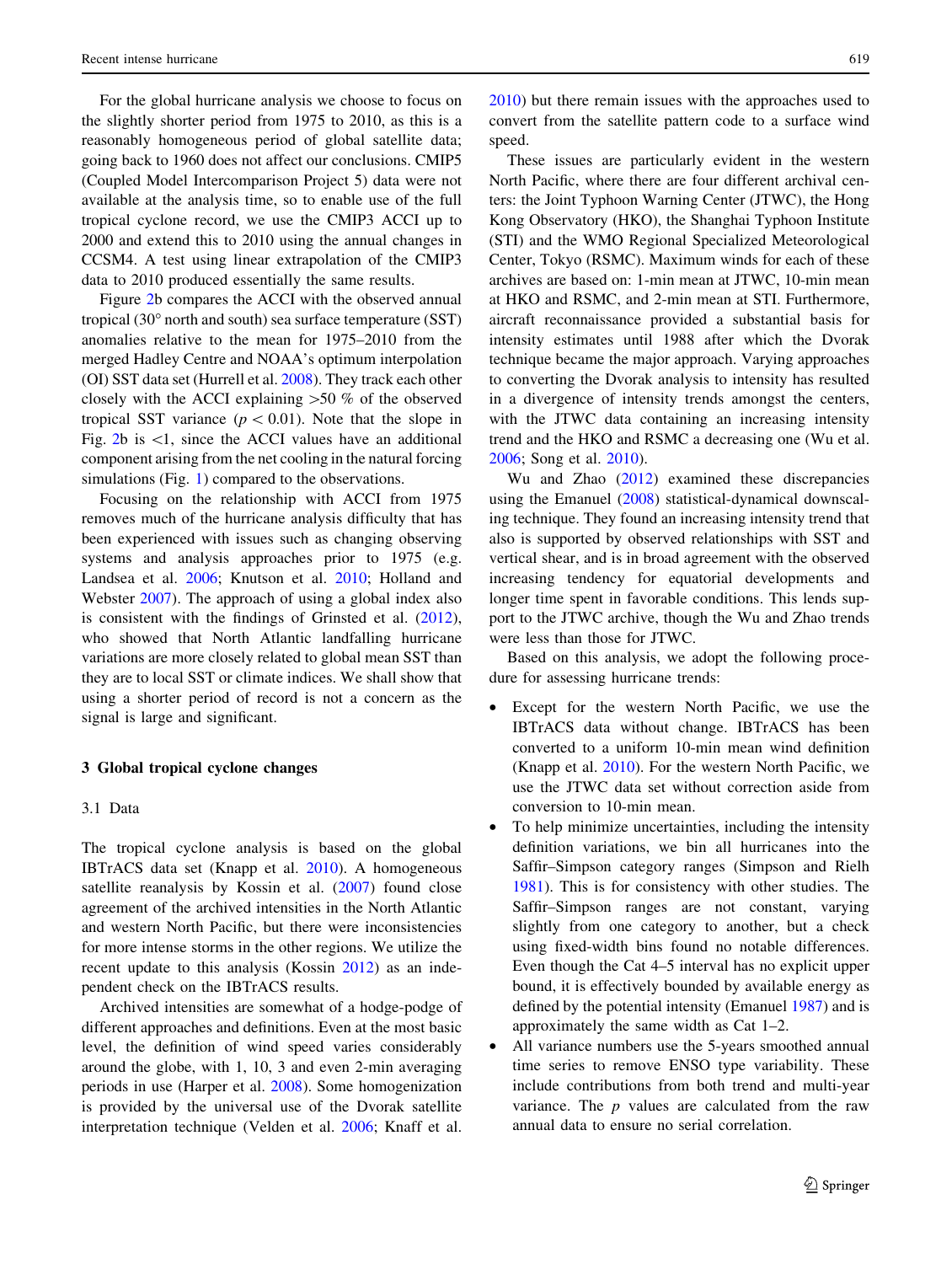<span id="page-3-0"></span>

We also conduct several additional data quality checks:

We recalculate our main conclusions from the IBTrACS data using:

- The recently upgraded satellite data set and automated analysis from Kossin [\(2012\)](#page-9-0), and
- A land-proximity dataset derived from the global IBTrACS data. These are interpolated to add nine points between each 6-h position in the archive; land proximity is then defined by whenever the tropical cyclone moves to within  $0.5^{\circ}$  lat/long of land, with the land mask having 1 min resolution  $(\sim 2 \text{ km})$ ;
- An independent global landfall data set used in a recent study (Weinkle et al. [2012\)](#page-10-0).

We further compare the observed changes to recent climate simulations with the dynamical downscaling results of Bender et al. ([2010\)](#page-9-0), Done et al. [\(2012](#page-9-0)), and Wu and Zhao ([2012\)](#page-10-0).

# 3.2 Tropical cyclone frequency

The global annual frequency of all tropical cyclones (Fig. 3a) has remained essentially constant with ACCI, aside from a general variability with amplitude around 10 % from the mean for the whole period. This remarkable degree of global consistency has been noted in several previous studies [see Frank and Young [\(2007\)](#page-9-0) for a summary]. Note that the lack of trend does not carry over to individual ocean basins, some of which have experienced trends since 1975 with the standouts being a substantial decrease in the western North Pacific and an increase in the North Atlantic (Webster et al. [2005\)](#page-10-0). We imply no causes for these in this study; they could be due to either or both of natural variability and climate change.

#### 3.3 Hurricane proportion

Hurricanes as a family also have experienced no global trend with anthropogenic warming (Fig. 3a), but have a marked low-frequency variation with a maximum around the middle of the analysis period. By contrast, previous studies have reported a marked upward trend in intense hurricanes (Webster et al. [2005;](#page-10-0) Emanuel [2005](#page-9-0), [2007](#page-9-0); Elsner et al. [2008](#page-9-0)), one that is closely related to increasing SST (Hoyos et al. [2010\)](#page-9-0). This trend in intense hurricanes is the focus of the remainder of our analysis.

We bin all hurricanes into the five Saffir–Simpson categories and take annual proportions of each relative to the total number of hurricanes. These are smoothed with a 5-year running mean to remove short-term variability. The resulting relationship with ACCI (Fig. 3b) has a sustained



Fig. 3 Anthropogenic influence on: a annual frequency of global tropical cyclones and hurricanes; b hurricane proportions in each of the Saffir–Simpson hurricane categories

decrease of Cat 1 hurricanes for increasing ACCI; Cat 2 hurricanes have little relationship for lower ACCI values, but decrease towards higher ACCI; little real change is observed in Cat 3 aside from an initial slight increase and then similar decline; and Cat 4 and 5 hurricanes both increase markedly with ACCI. Based on these results we further bin the hurricane proportions into Cat 1–2 and Cat 4–5 for analysis.

A sustained upward trend is found between the global proportion of Cat 4–5 hurricanes and ACCI (Fig. [4](#page-4-0)), balanced by a similar decrease in Cat 1–2 hurricanes. The results are independent of the choice of models to calculate the ACCI as can be seen by comparing Fig. [4](#page-4-0)a and b. In both cases the ACCI explains 80–85 % of the variance in the smoothed annual hurricane proportions with  $p < 0.01$ (using unsmoothed data). This finding is consistent with the SST-related increases in Cat 4–5 and decreases in Cat 1–2 found by Kishtawal et al. [\(2012](#page-9-0)), the relationship of intense hurricanes with SST found by Hoyos et al. ([2010\)](#page-9-0), and the Atlantic landfall hurricane changes noted by Grinsted et al. [\(2012](#page-9-0)).

The global relationship also is consistently reproduced in each ocean basin, although the eastern North Pacific and North Atlantic increases have  $p > 0.05$  (Fig. [5\)](#page-4-0). Note that the global ACCI has been used for these regional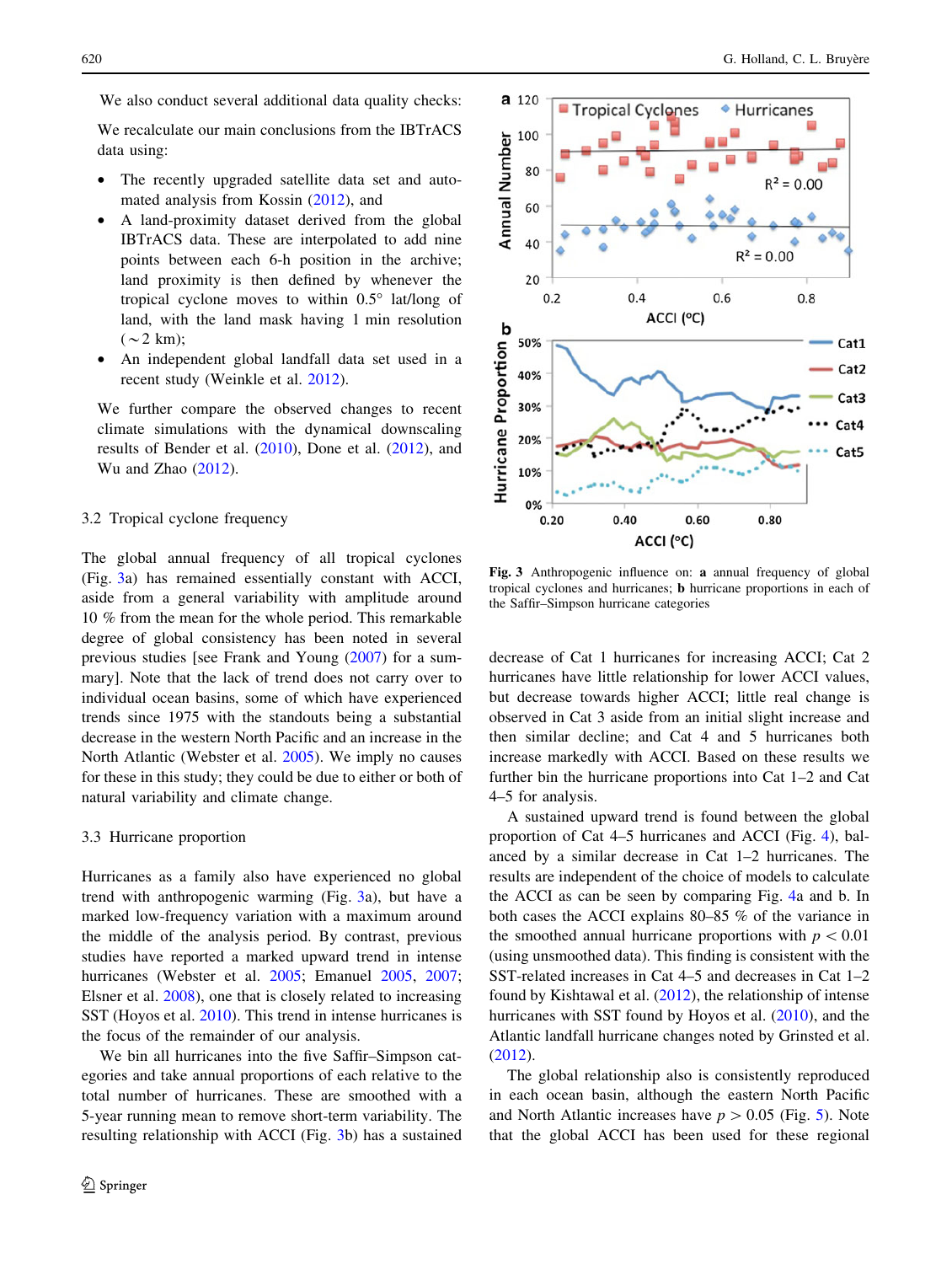<span id="page-4-0"></span>

Fig. 4 Relationship of anthropogenic change defined from: a CMIP3 and, b CCSM4 with annual proportions of Cat 1–2 and Cat 4–5 hurricanes. Note the different scales for the ACCI. A 5-year running mean smoother has been used (indicated by the SM in the legend), thin solid (dashed) lines indicate linear (quadratic) trends, and all variances have  $p < 0.01$  (using unsmoothed data)

comparisons to ensure comparison with the global climate change without contamination from regional variations. This relationship between ACCI and regional Cat 4–5 proportions is consistent with the SST-related findings for the globe by Hoyos et al.  $(2010)$  $(2010)$ , for the North Pacific by Emanuel [\(2005](#page-9-0)), and for the North Atlantic by Elsner [\(2006](#page-9-0)) and Grinsted et al. [\(2012](#page-9-0)). It is notable that the regional Cat 4–5 relationship is independent of the trend in all tropical cyclones; for example both the western North Pacific and North Atlantic have increasing trends in Cat 4–5 proportions even though the total number of hurricanes has gone down in the Pacific and up in the Atlantic.

By using proportions, we are thus assessing overall changes in the probability distribution function (PDF) without contamination by changes in total numbers that can easily mask the true intense hurricane signal. This explains the apparent difference with the findings of a negative Cat 4–5 trend in the western North Pacific and some other ocean basins by Klotzbach [\(2006](#page-9-0)).

The North Atlantic is an interesting situation. The proportions have changed consistently with the globe as a



Fig. 5 Relationship between global ACCI and annual Cat 4–5 hurricane proportions by ocean basin. A 5-year running mean smoothing has been used. The variances in **a** have  $p < 0.01$  and the North Indian trend has  $p < 0.05$  (using unsmoothed data)

whole but the slope is smaller. Since 1995 there has been a marked increase in the annual frequency of North Atlantic tropical cyclones, including intense hurricanes and these are closely aligned with increasing North Atlantic SST [see Bruyere et al.  $(2012)$  $(2012)$  for a detailed discussion], the global balance (Fig. [3a](#page-3-0)) has been maintained by a corresponding decrease for annual tropical cyclones in the western North Pacific. This leads to the intriguing possibility that for individual regions the degree of proportional change is inversely related to concomitant change in the total numbers. Further investigation of this potential relationship is ongoing.

# 3.4 Discussion

The strong and consistent relationship between increasing proportions of intense hurricanes and the ACCI is striking and points to a substantial observed anthropogenic increase in intense hurricanes. But could there be an alternative explanation?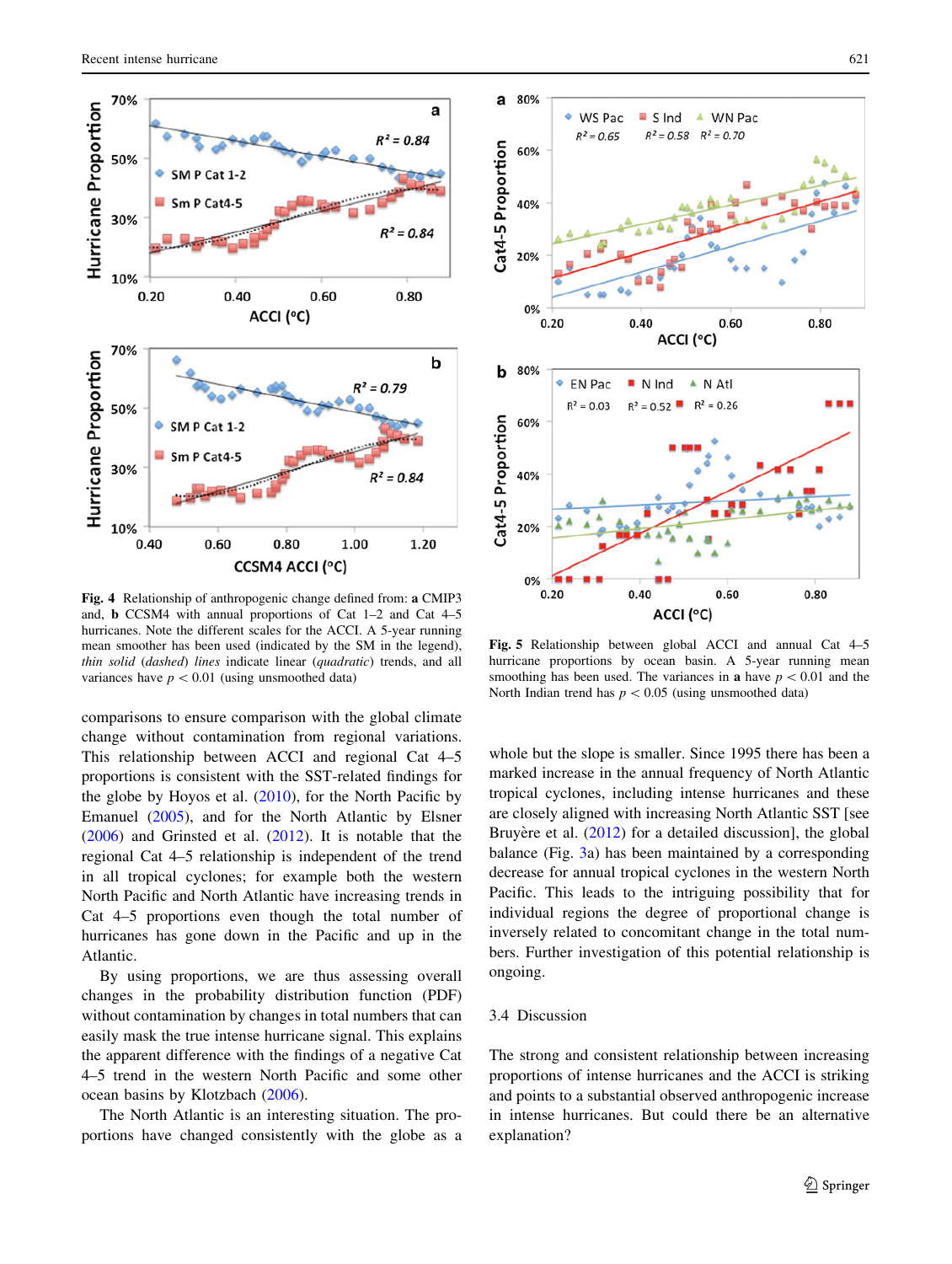#### <span id="page-5-0"></span>3.4.1 Analysis issues

One possible trend error arises from the universal use of the Dvorak technique. There may have been a consistent change in analysis practice and/or satellite data that led to increasing analysis of intense systems over the time period (Knaff et al. [2010](#page-9-0)). We check this potential impact by using the objective satellite-based reanalysis undertaken by Kossin et al. ([2007\)](#page-9-0). As shown in Fig. 6 and Table [1,](#page-6-0) the homogenized data of Kossin ([2012\)](#page-9-0) clearly contain a similar signal, though at a reduced trend compared to IBTrACS. The weaker trend may be attributed to two factors: the automated Dvorak analysis used by Kossin may underestimate the most intense storms, or there may be an artificial analysis trend in the archived data.

On a regional basis, Wu and Zhao ([2012\)](#page-10-0) applied the Emanuel ([2008\)](#page-9-0) dynamical downscaling approach to reanalysis data for the western North Pacific and found a significant increase in the frequency of Cat 4–5 hurricanes (Table [1](#page-6-0)) that is similar to that in Fig. [4](#page-4-0)b after taking proportions, but at around half the rate. Grinsted et al. [\(2012](#page-9-0)) used a homogeneous index of storm surge on the US coast to examine potential changes in landfalling



Fig. 6 Relationship between: a anthropogenic change and annual Cat 4–5 hurricane proportions from Kossin ([2012\)](#page-9-0) reanalysis; b comparison of IBTrACS (abscissa) and Kossin Cat 4–5 proportions. A 5-year running mean smoothing has been used and all variances have  $p<0.01$  (using unsmoothed data)

hurricanes for both current and future climate. They found a significant increase at a factor of 2–7 in 'Katrina-like' hurricanes for each  $1 \text{ °C}$  increase in global SST associated with global warming.

Hurricanes in proximity to land have better observations than those well out to sea and provide another check to the quality of the overall results. The global landfall results (as defined in Sect. [3.1](#page-2-0)) contain the same overall trends (Fig. [7\)](#page-6-0) as were found for the entire data set in Fig. [4](#page-4-0)a. Cat 4–5 proportions are lower than those for the global hurricane data, an expected result since high intensities are only maintained for a relatively short period of the overall cyclone lifetime and could easily be missed by the similarly short period spent within landfall range. The slope of the Cat 4–5 trend for this land-proximity subset is  $\sim$  27 % per °C, essentially the same as the  $\sim$  29 % per °C from the Kossin ([2012\)](#page-9-0) homogenized satellite data in Fig. 6a.

General agreement with Fig. [7](#page-6-0) is found for landfall in each ocean basin except the North Indian Ocean and the western North Pacific. The landfall rarity of intense North Indian Ocean hurricanes means the data are too noisy for analysis. For the western North Pacific the trend is very weak and slightly negative, which we attribute to a general eastward and equatorward movement of the main genesis location in recent decades (Wu and Zhao [2012\)](#page-10-0). This promotes the development of a higher proportion of intense hurricanes, but also means that fewer of them will make landfall.

Weinkle et al. ([2012\)](#page-10-0) examined the global number of hurricanes that actually make landfall in each of the Saffir– Simpson categories. The proportion of Cat 4–5 at landfall to all landfall hurricanes in their data set has increased with ACCI at a rate of  $\sim$  21 % per °C ( $p$  < 0.01) since 1975.

This study leads us to the following observational conclusions. Over the past few decades there has been an observed  $\sim$  40 % per °C trend relative to the ACCI in the proportion of IBTrACS Cat 4–5 hurricanes ( $p < 0.01$ ) and a compensating decrease in Cat 1–2 proportions. Comparison with the Kossin [\(2012](#page-9-0)) homogenized satellite data and with global sets of tropical cyclones in proximity to land indicates that changing analysis and observing practices may have contributed 10–15 % of the IBTrACS trend. This leaves a real trend in the proportion of Cat 4–5 hurricanes of  $25-30\%$  per °C that is directly attributed to anthropogenic warming as defined by the ACCI. This is in agreement with that derived from other studies (Table [1](#page-6-0)).

If annual mean tropical SST is used instead of the ACCI, the trend in proportion of Cat 4–5 hurricanes after adjusting for analysis errors is  $\sim$  40 % per °C SST warming (see Fig. [2](#page-1-0)b and associated discussion). These represent an increase of more than double in the proportion of intense hurricanes, which is in agreement with, but less than, the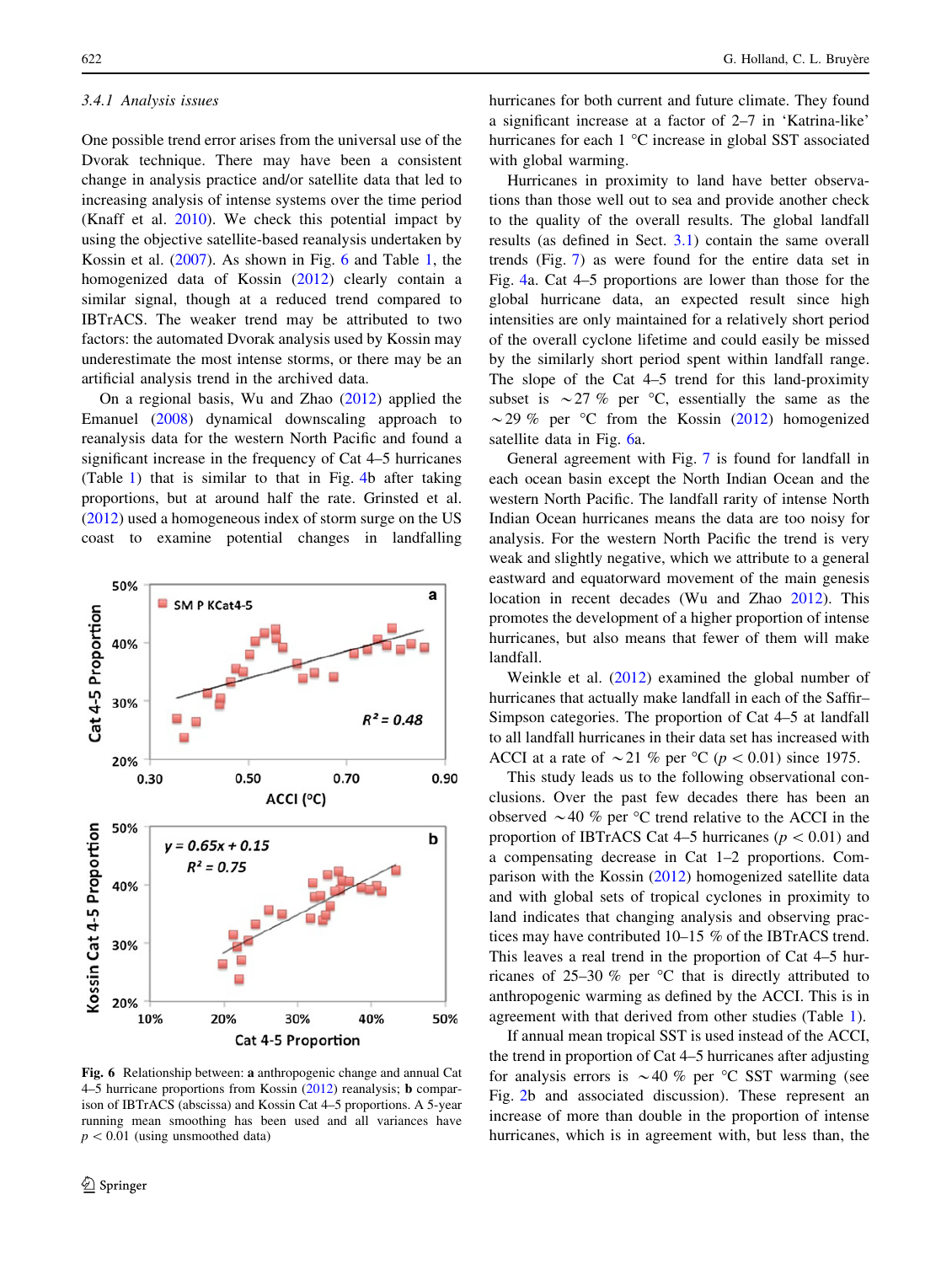<span id="page-6-0"></span>

| $\mathbf{v}$ $\mathbf{v}$ $\mathbf{v}$ $\mathbf{v}$ |                                                                                                                                         |  |  |  |  |  |  |
|-----------------------------------------------------|-----------------------------------------------------------------------------------------------------------------------------------------|--|--|--|--|--|--|
|                                                     | from the indicated sources                                                                                                              |  |  |  |  |  |  |
|                                                     | Table 1 Comparison of the observed changes in the proportion of Cat 4–5 hurricanes per °C of global warming compared with those derived |  |  |  |  |  |  |

| Method<br>When<br>Source                                                                      | Increase in proportion per ${}^{\circ}C$ global warming (%) |  |  |  |
|-----------------------------------------------------------------------------------------------|-------------------------------------------------------------|--|--|--|
| Global observed<br><b>IBTrACS</b><br>$\sim$ 40<br>Past                                        |                                                             |  |  |  |
| Kossin $(2012)$<br>Global observed<br>$\sim$ 29<br>Past                                       |                                                             |  |  |  |
| Global observed, in proximity to land<br><b>IBTrACS</b><br>$\sim$ 27<br>Past                  |                                                             |  |  |  |
| Global observed landfall<br>Weinkle et al. (2012)<br>$\sim$ 21<br>Past                        |                                                             |  |  |  |
| Western North Pacific dynamical downscaling<br>Wu and Zhao $(2012)$<br>Past<br>$\sim$ 25 (43) |                                                             |  |  |  |
| North Atlantic dynamical downscaling<br>Bender et al. $(2010)$<br>$\sim$ 11 (19)<br>Future    |                                                             |  |  |  |
| North Atlantic statistical downscaling<br>Done et al. $(2012)$<br>$\sim$ 15 (19)<br>Future    |                                                             |  |  |  |

All global changes have  $p < 0.01$  and for the lower three rows parentheses indicate observed regional changes using IBTrACS



Fig. 7 Relationship of anthropogenic change to annual proportions of Cat 1–2 and Cat 4–5 hurricanes in proximity to land. A 5-year running mean smoothing has been used, thin solid lines indicate linear trends, and all variances have  $p < 0.01$  (using unsmoothed data)

2–7 times increase found in Katrina-like storms by Grinsted et al. [\(2012](#page-9-0)) for the North Atlantic.

## 3.4.2 Comparison with model simulations

The observed trend in Cat 4–5 hurricanes is consistent with independent modeling studies. Oouchi et al. [\(2006](#page-9-0)) found a general increase in the most intense hurricanes and a decrease in weaker ones for a time-slice simulation forced by current and future surface temperatures and greenhouse gases; similar findings were made by Bengtsson et al. [\(2007](#page-9-0)). Bender et al. ([2010\)](#page-9-0) examined the potential climate changes in North Atlantic hurricanes using two versions of the GFDL hurricane model as a downscaling tool applied to tropical cyclones generated in the GFDL climate model. The technique for the climate simulation was to use current climate boundary conditions (horizontal and surface) plus a constant change in thermodynamic parameters (Knutson et al.  $2007$ ). Bender et al.  $(2010)$  $(2010)$  found that for each °C of global warming the proportion of Cat 4–5 hurricanes increased by  $\sim$  11 % and the proportion of Cat 1–2 hurricanes decreased by  $\sim$  7 %.

Done et al. [\(2012](#page-9-0)) applied Weibull and Generalized Pareto distributions to assess the expected changes in future North Atlantic hurricane extremes based on changes to the mean and variance of the truncated distribution predicted by the NCAR Nested Regional Climate Model (Done et al. [2012](#page-9-0)). Both approaches showed that relatively modest increases in the mean (3 %) and standard deviation of (7 %) produced an increase in the proportion of Cat 4–5 hurricanes of  $\sim$  15 % per °C of global warming.

#### 3.4.3 Impact of internal variability

There is a possibility that some of the observed trend arises from internal tropical cyclone variability that has aliased into the 35-year period used here. However, we consider that a substantial contamination from internal variability is highly unlikely. By using global mean temperatures in the development of the ACCI, we have explicitly excluded all but external forcing factors from this aspect of the analysis. There could be an influence of 11-year sun cycles or impulsive events such as volcanoes, but we suggest that the period chosen is too long for these to have a cumulative effect on the trend.

For global hurricane proportions, we are aware of no association with internal variability such as the Pacific Decadal Oscillation or similar. Figure [4](#page-4-0) contains potentially interesting short-period variability but as shown by the quadratic fit to the Cat 4–5 proportions the trend appears to be very close to linear as would be expected from a response to the global warming trend. By using global data we also have removed any potential issues from recent discussion over whether relative or in situ SSTs are the driving influence in specific ocean basins (Vecchi and Soden [2007\)](#page-10-0). The consistent regional Cat 4–5 relationship with global ACCI argues for the regional changes observed here being unaffected by relative processes and thus due largely to global changes.

Further evidence for the lack of a contribution from internal variability is provided by the modeling results for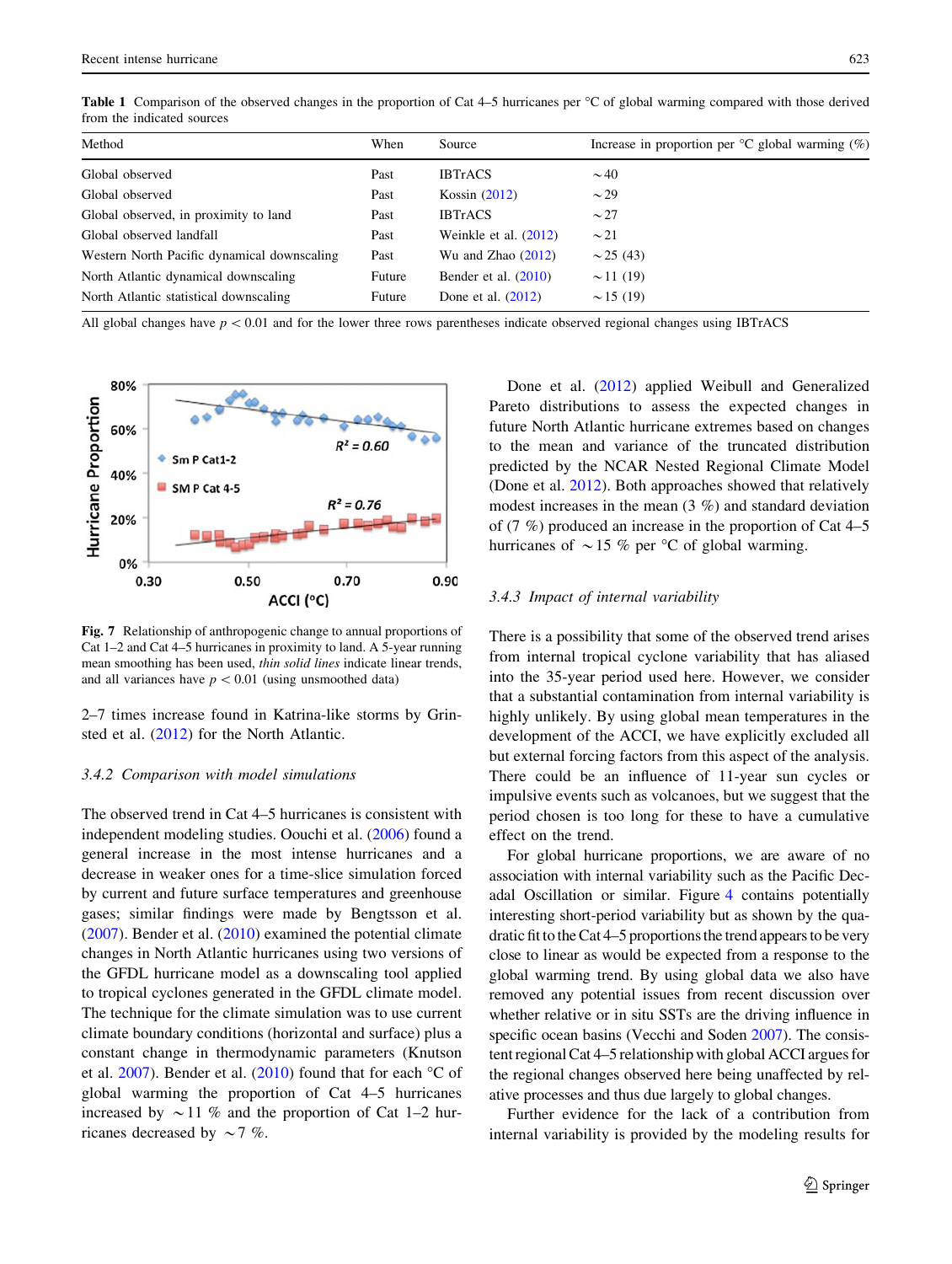<span id="page-7-0"></span>Table 2 Comparison North Atlantic changes for Cat 4–5 hurricanes, showing that the differing study results arise from the use of different base periods, and that a final, saturation proportion may be reached at around 30–35 % of Cat 4–5 hurricanes

| Source                            | Base<br>period | Base<br>proportion<br>$(\%)$ | Increase in<br>proportion per<br>$\rm{^{\circ}C}$ (%) | Final<br>proportion<br>$(\%)$ |
|-----------------------------------|----------------|------------------------------|-------------------------------------------------------|-------------------------------|
| <b>IBTrACS</b>                    | 1973–1977 12   |                              | 19                                                    | 31                            |
| <b>Bender</b><br>et al.<br>(2010) | 1980-2007 22   |                              | 11                                                    | 33                            |
| Done<br>et al.<br>(2012)          | 1980–1994      | - 16                         | 15                                                    | 31                            |

the North Atlantic in Table 2. Because of the experimental configuration for these modeling studies, the simulated changes contained no contribution from internal variability.

#### 3.4.4 Comparison with extreme value analysis

The generally agreed expected increase in overall tropical cyclone intensity with global warming is around 5 % per  $^{\circ}$ C, or an increase of around 2–3 m s<sup>-1</sup> (Emanuel [1987](#page-9-0); Henderson-Sellers et al. [1998;](#page-9-0) Knutson et al. [2010\)](#page-9-0). It is often assumed that this means negligible change in hurricane extremes, but this can easily be shown to be incorrect by fitting an extreme distribution to the tropical cyclone PDF and examining the changes in extremes resulting from small bulk changes. For example, by fitting a Weibull distribution to the current tropical cyclone PDF [see Done et al. [\(2012\)](#page-9-0) for discussion on the method] it can readily be shown that a change of  $2-3$  m s<sup>-1</sup> in both the mean and standard deviation—similar to the resolution of the IBTrACS—produces a  $\sim$  20 % increase in the proportion (equivalent to doubling) of Cat 4–5 hurricanes. Such a sensitivity of the extremes to relatively small changes in the mean and standard deviation is well known and has been emphasized by the IPCC [\(2012](#page-9-0), their Fig. SPM3).

However, there seems to be much more happening than the straightforward 'wagging of the tail' implied by extreme value analysis. Rather, the characteristics of the global intensity distribution have changed consistently over the past 30 years (Fig. 8); an initially purely exponential tail has developed bimodal characteristics with a secondary peak at Cat 4 growing consistently from 1965 to the present.

We hypothesize that this bimodal development arises from the bounded nature of the hurricane intensity distribution. Since the maximum wind intensity is only expected to increase by around 5 % or  $\lt$  5 m s<sup>-1</sup> per °C of global warming (e.g. Emanuel [1987;](#page-9-0) Henderson-Sellers et al.



Fig. 8 Evolving proportions of global tropical cyclone proportions (relative to all hurricanes) binned into tropical storms (indicated by 0) and the five Saffir–Simpson categories over the indicted decades

[1998](#page-9-0)). This leads to a suggested causal chain: global warming provides conditions generally more conducive to intensification through longer periods spent in favorable conditions, with more rapid intensification rates (in agreement with Kishtawal et al. [2012](#page-9-0)); the increased intensification rate enables some weaker hurricanes to reach higher intensities; the constraint to the maximum intensity cap then results in a developing bimodal distribution with a secondary peak the Cat 4 level.

# 3.4.5 Where is the limit?

One curious feature of the observed changes has been their quasi-linear nature (e.g. Fig. [4](#page-4-0)). Global Cat 4–5 hurricanes have increased in proportion from  $\sim$  20 % (a third of the proportion of Cat 1–2) in the late 1970's to be equal to Cat 1–2 at  $\sim$  40 %. Obviously this linear increase cannot go on indefinitely as the proportion of Cat 4–5 hurricanes cannot exceed one.

Table 2 compares the different values and base periods for the North Atlantic observations with the downscaling by Bender et al.  $(2010)$  $(2010)$  and Done et al.  $(2012)$  $(2012)$ . No adjustment downward was made to the observed Atlantic trend due to analysis issues since North Atlantic intensity archives are reasonably accurate over the period (Kossin et al. [2007\)](#page-9-0). When the base period is taken into account, the differing increases in column four converge to a remarkably consistent net increase in Cat 4–5 proportion of  $\sim$ 30–35 %. This suggests that the North Atlantic may saturate at 30–35 % proportion of Cat 4–5 hurricanes after which no further increases with global warming will occur. If true, a further maximum increase in North Atlantic Cat 4–5 proportion of  $\sim$  10 % from the current level of  $\sim$  25 % (Fig. [5b](#page-4-0)) may be expected.

For the globe the saturation limit may be around 40–50 % proportion of Cat 4–5 hurricanes. Figure [9a](#page-8-0) shows the variation with annual mean tropical SST of the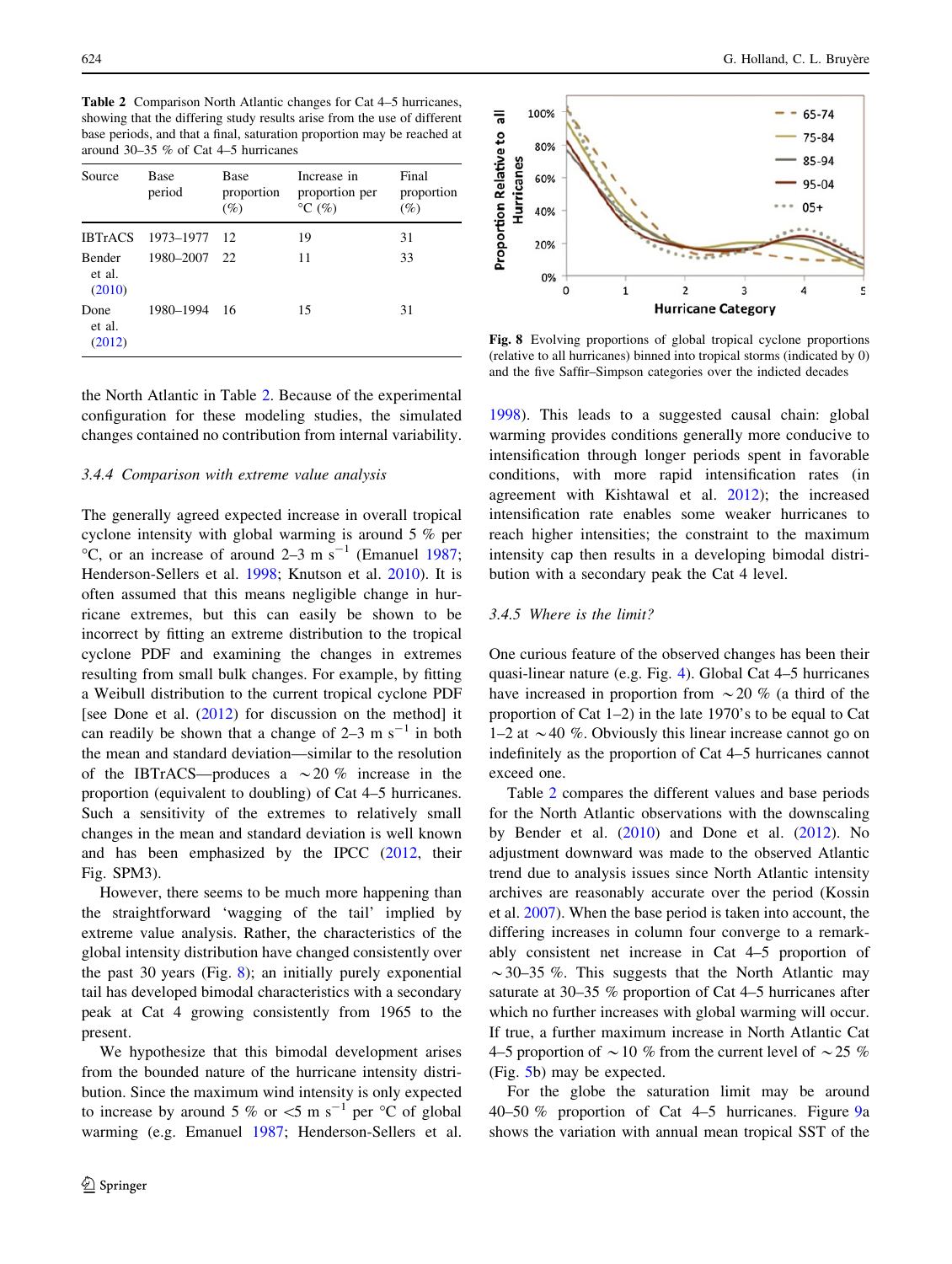<span id="page-8-0"></span>

Fig. 9 Relationship of annual Cat 4–5 proportions to annual variations in tropical SST anomalies relative to the 1975–2010 mean: a global proportions, b western North Pacific proportions. The data are binned into  $0.1 \text{ °C}$  intervals from which average, maximum, and minimum proportions are derived

mean, maximum and minimum proportions of Cat 4–5. The data have been extended back to 1950 and binned into  $0.1 \text{ °C}$  intervals. Note that the tropical SST values contain components of both natural and anthropogenic variability. SST was used because the ACCI is derived from long-term model simulations that cannot reproduce the observed interannual variations. The maxima in Cat 4–5 proportions climbs steeply with increasing SST, then appears to reach a saturation level of 40–50 % while both the means and the minima continue to increase. A similar rapid increase to saturation is apparent for the western North Pacific in Fig. 9b, except that here the saturation level is higher at 60–65 %. The other ocean basins are too noisy for explicit analysis, but they appear to fall between the North Atlantic and western North Pacific.

These observations suggest that there may be an areal component to the saturation level; small basins (e.g. North Atlantic) saturate at a lower proportions than large basins with their associated larger warm pools (e.g. western North Pacific). This and the ultimate level of potential saturation under continued global warming is subject of a separate study. Questions that arise include: what, if anything, is the relationship with the development of the bimodal intensity distribution (Fig. [8\)](#page-7-0); why is there a variation in the apparent saturation level across different basins; and is there some external climatic factor that determines both this saturation and the remarkably constant annual frequency of tropical cyclones across the globe?

# 4 Conclusions

An ACCI is developed as the difference between the global surface temperatures from ensemble means of model simulations with and without anthropogenic gases included. From this perspective the global warming signal appeared around 1960 and has increased to a current level of  $\sim$  0.8 °C [as has previously been implied by Meehl et al. [\(2004](#page-9-0), [2007](#page-9-0), [2012\)](#page-9-0) and IPCC [\(2007](#page-9-0))].

We find an observed change in the proportion of global Cat 4–5 hurricanes (relative to all hurricanes) at a rate of  $\sim$  40 % increase in proportion per  $\degree$ C increase in ACCI (Figs. [4](#page-4-0), [5,](#page-4-0) [6](#page-5-0); Table [1](#page-6-0)) using the IBTrACS global data set. This global trend is consistent with the observed changes in each tropical cyclone basin (Fig. [5](#page-4-0)) and the trends are significant at  $p<0.01$  for the globe and  $p<0.05$  for the majority of the cyclone basins. By comparison, a homogenized satellite data set and automated Dvorak analysis, together with two landfall hurricane data sets indicate trends of 20–30 % and these observed changes are consistent with a number of independent modeling studies (Table [1\)](#page-6-0). We conclude that since 1975 there has been a substantial and observable regional and global increase in the proportion of Cat 4–5 hurricanes of 25–30 % per  $\degree$ C of anthropogenic global warming.

The increasing proportion of intense hurricanes has been accompanied by a similar decrease in weaker hurricanes and the development of a distinctly bimodal distribution in the proportions of hurricanes in each Saffir–Simpson category (Fig. [8](#page-7-0)). We suggest that this arises from the capped nature of tropical cyclones to a maximum value defined by the potential intensity, which increases only slightly with global warming.

An important finding is that the proportion of intense hurricanes appears to initially increase in response to warming oceans, but then approach a saturation level after which no further increases occur. There is tentative evidence that the saturation level will differ across the tropical cyclone basins and that the global proportion of Cat 4–5 hurricanes may already be near it's saturation level of  $\sim$  40–50 %. This has considerable societal implications that are being examined in a companion study.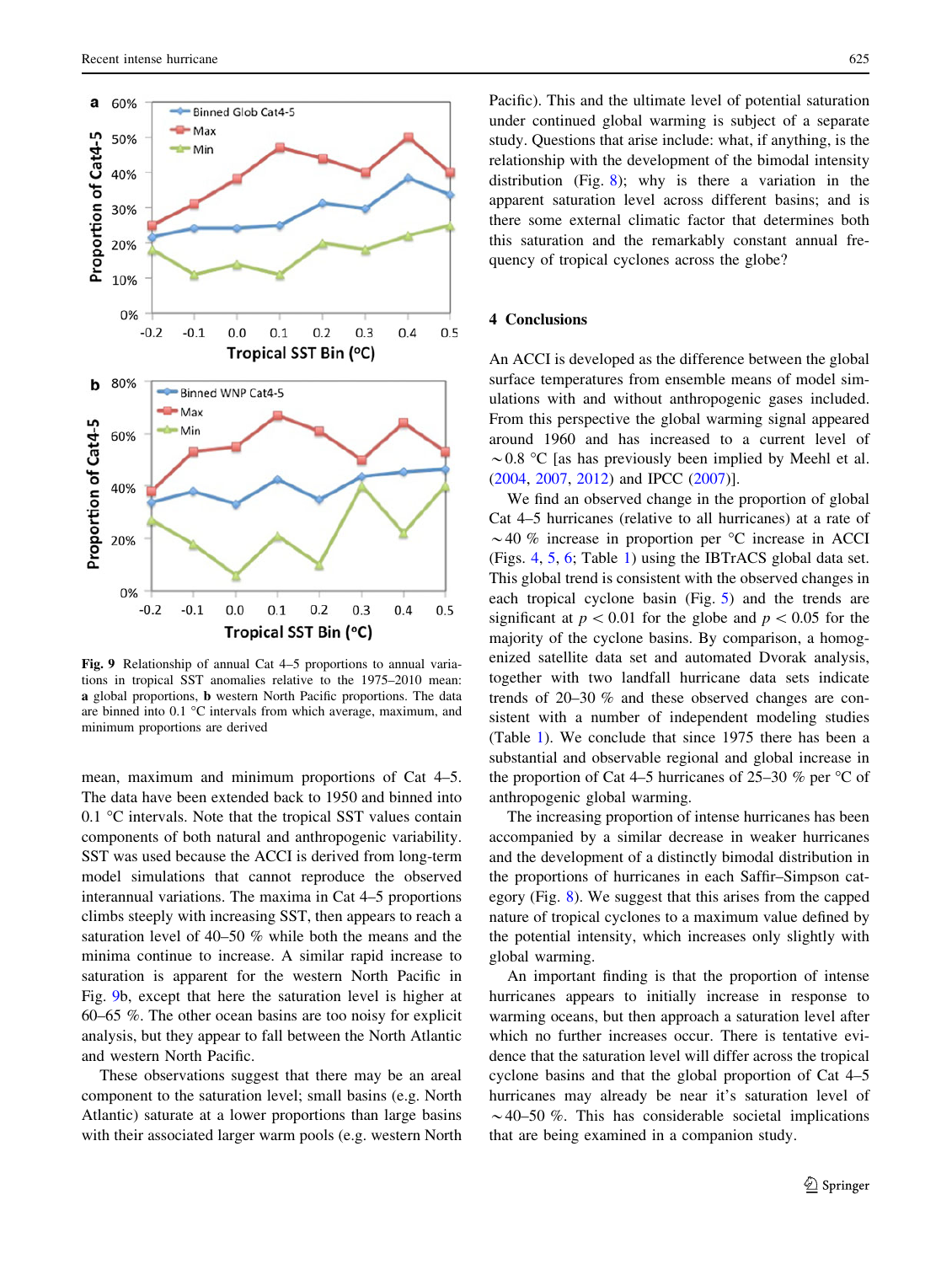<span id="page-9-0"></span>Acknowledgments The National Center for Atmospheric Research is sponsored by the National Science Foundation (NSF) and support for this work was also provided by the Willis Research Network, the Research Program to Secure Energy for America and NSF EASM grant S1048841. We thank James Done, Asuka Suzuki-Parker and Tom Galarneau for helpful discussions, Ming Ge for extracting the land proximity data, Roger Pielke Jr for providing the Weinkle et al. ([2012\)](#page-10-0) landfall data, Jerry Meehl and Julie Arblaster for providing the climate simulation data from Meehl et al. (2004, 2007, 2012), and Jim Kossin and Chris Velden for providing the homogenized satellite data.

Open Access This article is distributed under the terms of the Creative Commons Attribution License which permits any use, distribution, and reproduction in any medium, provided the original author(s) and the source are credited.

#### References

- Bender MA, Knutson TR, Tuleya RE, Sirutis JJ, Vecchi GA, Garner ST, Held IM (2010) Modeled impact of anthropogenic warming on the frequency of intense Atlantic hurricanes. Science 327:454–458
- Bengtsson L, Hodges KI, Esch M, Keenlyside N, Kornblueh L, Luo J-J, Yamagata T (2007) How may tropical cyclones change in a warmer climate? Tellus 59A:539–561
- Bruyère CL, Holland GJ, Towler E  $(2012)$  Investigating the use of a genesis potential index for tropical cyclones in the North Atlantic Basin. J Clim 25:8611–8626
- Done JM, Holland GJ, Bruyère CL, Leung LR, Suzuki-Parker A (2012) Modeling high-impact weather and climate: lessons from a tropical cyclone perspective. NCAR/TN-490  $+$  STR, p 28. [Available online at [http://nldr.library.ucar.edu/repository/](http://nldr.library.ucar.edu/repository/collections/TECH-NOTE-000-000-000-854) [collections/TECH-NOTE-000-000-000-854\]](http://nldr.library.ucar.edu/repository/collections/TECH-NOTE-000-000-000-854)
- Elsner JB (2006) Evidence in support of the climate change-Atlantic hurricane hypothesis. Geophys Res Lett 33:L16705. doi: [10.1029/2006GL026869](http://dx.doi.org/10.1029/2006GL026869)
- Elsner JB, Kossin JP, Jagger YH (2008) The increasing intensity of the strongest tropical cyclones. Nature 455:92–95
- Emanuel KA (1987) The dependence of hurricane intensity on climate. Nature 326:483–485. doi:[10.1038/326483a0](http://dx.doi.org/10.1038/326483a0)
- Emanuel KA (2005) Increasing destructiveness of tropical cyclones over the past 30 years. Nature 436:686–688
- Emanuel KA (2007) Environmental factors affecting tropical cyclone power dissipation. J Clim 20:5497–5509
- Emanuel KA (2008) The Hurricane—climate connection. Bull Am Meteor Soc 89:ES10–ES20
- Frank WM, Young GS (2007) The interannual variability of tropical cyclones. Mon Weather Rev 135:3587–3598. doi[:10.1175/MWR](http://dx.doi.org/10.1175/MWR3435.1) [3435.1](http://dx.doi.org/10.1175/MWR3435.1)
- Grinsted A, Moore JC, Jevreva S (2012) Homogeneous record of Atlantic hurricane surge threat since 1923. Proc Nat Acad Sci. Published online before print October 15, 2012. doi[:10.1073/](http://dx.doi.org/10.1073/pnas.1209542109) [pnas.1209542109](http://dx.doi.org/10.1073/pnas.1209542109)
- Harper BA, Kepert JD, Ginger JD (2008) Guidelines for converting between various wind averaging periods in tropical cyclone conditions. World Meteorological Organization, TD 1555, p 51. World Meteorological Organization, Geneva
- Henderson-Sellers A, Zhang H, Berz G, Emanuel K, Gray W, Landsea C, Holland G, Lighthill J, Shieh S-L, Webster P, McGuffie K (1998) Tropical cyclones and global climate change: a post-IPCC assessment. Bull Am Meteor Soc 79: 19–38
- Holland GJ, Webster PJ (2007) Heightened tropical cyclone activity in the North Atlantic: natural variability or climate trend? Phil Trans R Soc A 365:2695–2716
- Hoyos CD, Agudelo PA, Webster PJ, Curry JA (2010) Deconvolution of the factors contributing to the increase in global hurricane intensity. Science 312:94–97
- Hurrell JW, Hack JJ, Shea D, Caron JM, Rosinski J (2008) A new sea surface temperature and sea ice boundary dataset for the community atmosphere model. J Clim 21:5145–5153
- IPCC (2007) Fourth Assessment Report, [www.ipcc.ch/ipccreports/](http://www.ipcc.ch/ipccreports/ar4-wg1.htm) [ar4-wg1.htm](http://www.ipcc.ch/ipccreports/ar4-wg1.htm)
- IPCC (2012) Managing the risks of extreme events and disasters to advance climate change adaptation. <http://ipcc-wg2.gov/SREX/>, p 582
- Kishtawal CM, Jaiswal N, Singh R, Niyogi D (2012) Tropical cyclone intensification trends during satellite era (1986–2010). Geophys Res Lett 39:L10810. doi:[10.1029/2012GL051700](http://dx.doi.org/10.1029/2012GL051700)
- Klotzbach PJ (2006) Trends in global tropical cyclone activity over the past twenty years (1986–2005). Geophys Res Lett 33: L10805. doi:[10.1029/2006GL025881](http://dx.doi.org/10.1029/2006GL025881)
- Knaff JA, Brown DP, Courtney J, Gallina GM, Beven JL II (2010) An evaluation of Dvorak technique-based tropical cyclone intensity estimates. Weather Forecast 25:1362–1379. doi[:10.1175/2010](http://dx.doi.org/10.1175/2010WAF2222375.1) [WAF2222375.1](http://dx.doi.org/10.1175/2010WAF2222375.1)
- Knapp KR, Kruk MC, Levinson DH, Diamond HJ, Neumann CJ (2010) The international best track archive for climate stewardship (IBTrACS). Bull Am Meteor Soc 91:363–376. [www.ncdc.](http://www.ncdc.noaa.gov/oa/ibtracs/) [noaa.gov/oa/ibtracs/](http://www.ncdc.noaa.gov/oa/ibtracs/)
- Knutson TR, Sirutis JJ, Garner ST, Held IM, Tuleya RE (2007) Simulation of the recent multidecadal increase of Atlantic hurricane activity using an 18-km-grid regional model. Bull Am Meteorol Soc 88:1549–1565
- Knutson TR, McBride JL, Chan J, Emanuel K, Holland GJ, Landsea CW, Held CI, Kossin JP, Srivastava AK, Sugi M (2010) Tropical cyclones and climate change. Nat Geosci 3:157–163
- Kossin JP (2012) Personal communication
- Kossin JP, Knapp KR, Vimont DJ, Murnane RJ, Harper BA (2007) A globally consistent reanalysis of hurricane variability and trends. Geophys Res Lett 34:L04815. doi:[10.1029/2006GL028836](http://dx.doi.org/10.1029/2006GL028836)
- Landsea CW, Harper BA, Hoarau K, Knaff JA (2006) Can we detect trends in extreme tropical cyclones? Science 313:452–454
- Mann M, Emanuel K (2006) Atlantic hurricane trends linked to climate change. EOS 87:233–241
- Meehl GA, Washington WM, Ammann CM, Arblaster JM, Wigley TML, Tebaldi C (2004) Combinations of natural and anthropogenic forcings in twentieth-century climate. J Clim 17:3721– 3727
- Meehl GA, Arblaster JM, Tebaldi C (2007) Contributions of natural and anthropogenic forcing to changes in temperature extremes over the United States. Geophys Res Lett 34. doi[:10.1029/](http://dx.doi.org/10.1029/2007GL030948) [2007GL030948](http://dx.doi.org/10.1029/2007GL030948)
- Meehl GA, Washington WM, Arblaster JM, Hu A, Teng H, Tebaldi C, Sanderson B, Lamarque JF, Conley A, Strand WG, White JB III (2012) Climate system response to external forcings and climate change projections in CCSM4. J Clim 25:3661–3683. doi[:10.1175/JCLI-D-11-00240.1](http://dx.doi.org/10.1175/JCLI-D-11-00240.1)
- Oouchi K, Yosimura J, Mizuta R, Kusonoki S, Noda A (2006) Tropical cyclone climatology in a global-warming climate as simulated in a 20 km mesh global atmospheric model: frequency and wind intensity analyses. J Meteorol Soc Jpn 84:259–276. doi[:10.2151/jmsj.84.259](http://dx.doi.org/10.2151/jmsj.84.259)
- Simpson RH, Rielh H (1981) The hurricane and its impact. Louisiana State University Press, Baton Rouge, p 398
- Song J-J, Wang Y, Wu L (2010) Trend discrepancies among three best track data sets of western North Pacific tropical cyclones. J Geophys Res 115:D12128. doi[:10.1029/2009JD013058](http://dx.doi.org/10.1029/2009JD013058)